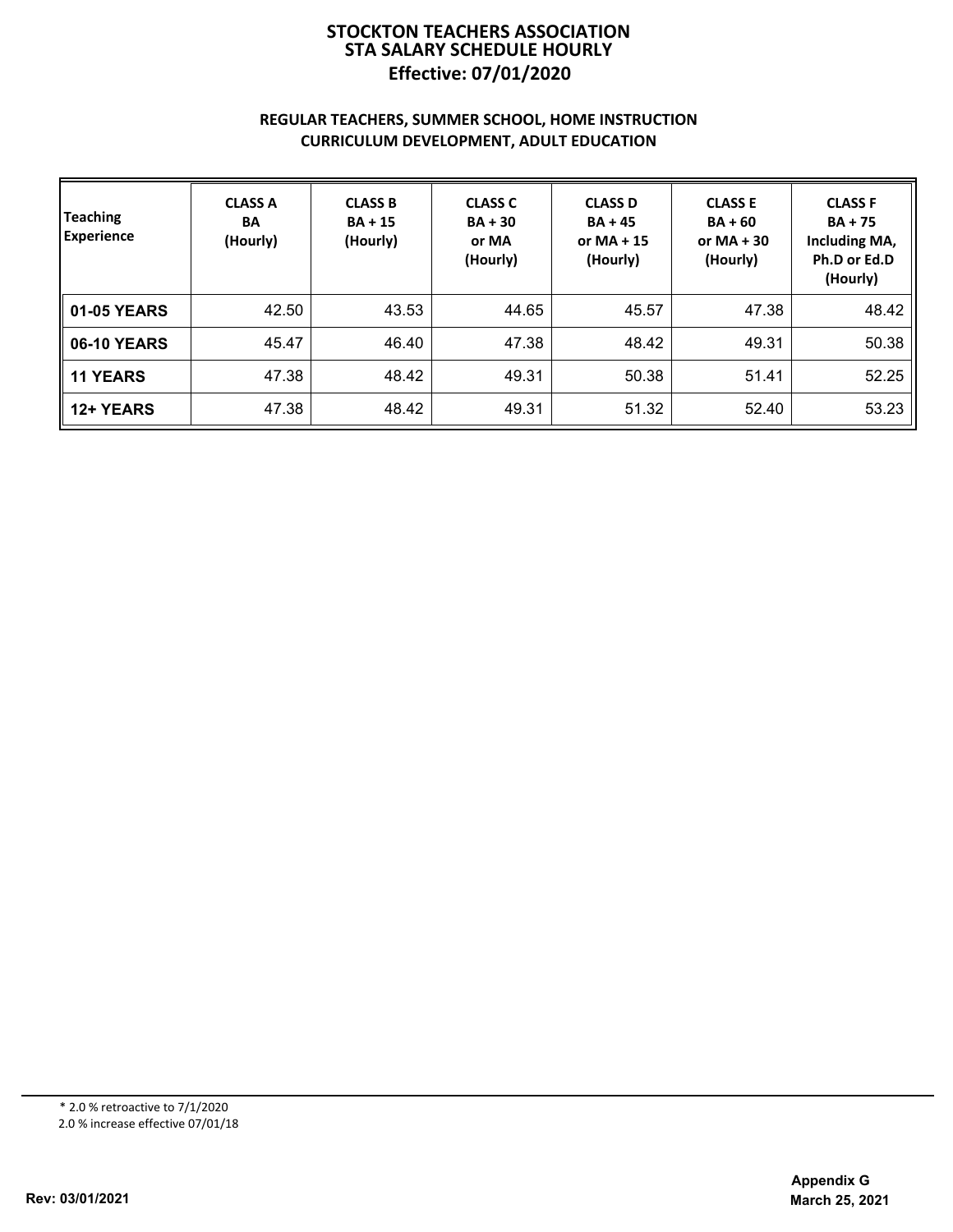#### **STOCKTON TEACHERS ASSOCIATION ADULT SALARY SCHEDULE Effective: 07/01/2020**

| <b>Step</b> | <b>CLASS 1A NON</b><br><b>CREDENTIALED</b><br>(Annual) | <b>CLASS A BA</b><br>(Annual) | CLASS B BA+15<br>(Annual) | CLASS C BA+30<br>OR MA<br>(Annual) | CLASS D BA+45<br><b>OR MA+15</b><br>(Annual) | CLASS E BA+60<br><b>OR MA+30</b><br>(Annual) | CLASS F BA+75<br><b>INC MA OR PHD</b><br>(Annual) |
|-------------|--------------------------------------------------------|-------------------------------|---------------------------|------------------------------------|----------------------------------------------|----------------------------------------------|---------------------------------------------------|
| 01          | 50.688                                                 | 52,139                        | 52,139                    | 52,139                             | 52,139                                       | 53,445                                       | 56,296                                            |
| 02          | 50,688                                                 | 52,139                        | 52,139                    | 52,139                             | 52,139                                       | 56,077                                       | 59,144                                            |
| 03          | 50,688                                                 | 52,139                        | 52,139                    | 52,139                             | 55,422                                       | 58,703                                       | 61,993                                            |
| 04          | 50,688                                                 | 52,139                        | 51,303                    | 54,763                             | 57,830                                       | 61,333                                       | 64,841                                            |
| 05          | 50,688                                                 | 52,139                        | 53,668                    | 56,955                             | 60,239                                       | 63,964                                       | 67,688                                            |
| 06          | 50,688                                                 | 52,139                        | 55,640                    | 59,145                             | 62,649                                       | 66,592                                       | 70,534                                            |
| 07          |                                                        | 54,329                        | 57,613                    | 61,334                             | 65,061                                       | 69,219                                       | 73,386                                            |
| 08          |                                                        |                               |                           | 63,527                             | 67,469                                       | 71,851                                       | 76,229                                            |
| 09          |                                                        |                               |                           | 65,718                             | 69,880                                       | 74,479                                       | 79,079                                            |
| 10          |                                                        |                               |                           | 67,909                             | 72,293                                       | 77,110                                       | 81,928                                            |
| 11          |                                                        |                               |                           | 70,098                             | 74,699                                       | 79,740                                       | 84,775                                            |
| 12          |                                                        |                               |                           | 72,293                             | 78,534                                       | 83,900                                       | 91,515                                            |
| 13          |                                                        |                               |                           | 74,479                             | 81,820                                       | 87,185                                       | 94,803                                            |
| 14          |                                                        |                               |                           | 74,479                             | 81,820                                       | 87,185                                       | 94,803                                            |
| 15          |                                                        |                               |                           | 74,479                             | 81,820                                       | 87,185                                       | 94,803                                            |
| 16          |                                                        |                               |                           | 74,479                             | 86,201                                       | 91,566                                       | 99,185                                            |

**The daily rate for this shall be determined by dividing the annual salary amount by 187.**

| <b>Masters Stipend (Annual)</b> |  | \$1,634.00 |  |
|---------------------------------|--|------------|--|
|                                 |  |            |  |

**Doctorate Stipend (Annual) \$3,270.00**

**Per STA/SUSD Article 20.9.8: "Full-time Adult Education Teachers shall receive a 5 percent stipend on the Base Salary."**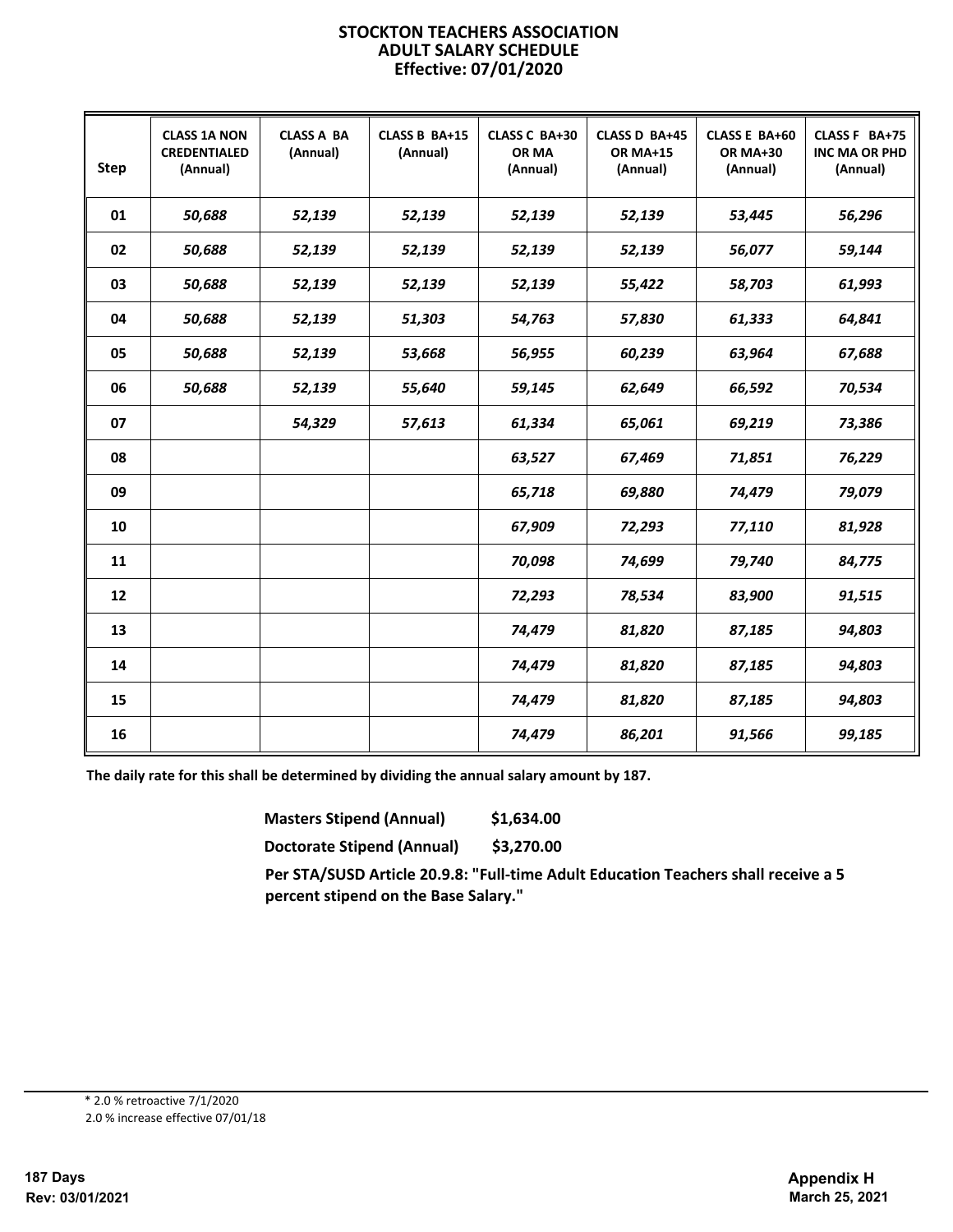# **STOCKTON TEACHERS ASSOCIATION STA SALARY SCHEDULE SUBSTITUTES Effective: 07/01/2020**

|             | <b>AMOUNT</b> |
|-------------|---------------|
| Daily Rate: | \$177.04      |
| Half Day:   | \$88.53       |
| Per Period: | \$35.41       |

**After five(5) consecutive days in the same assignment:**

|             | <b>AMOUNT</b> |
|-------------|---------------|
| Daily Rate: | \$189.79      |
| Half Day:   | \$94.88       |

**After 18 consecutive days in the same assignment: Appropriate placement on teachers salary schedule.**

**If an extended term substitute has less than a B.A. degree, the salary schedule placement shall be the minimum teacher's salary.**

2.0 % increase effective 07/01/18 \* 2.0 % retroactive 7/1/2020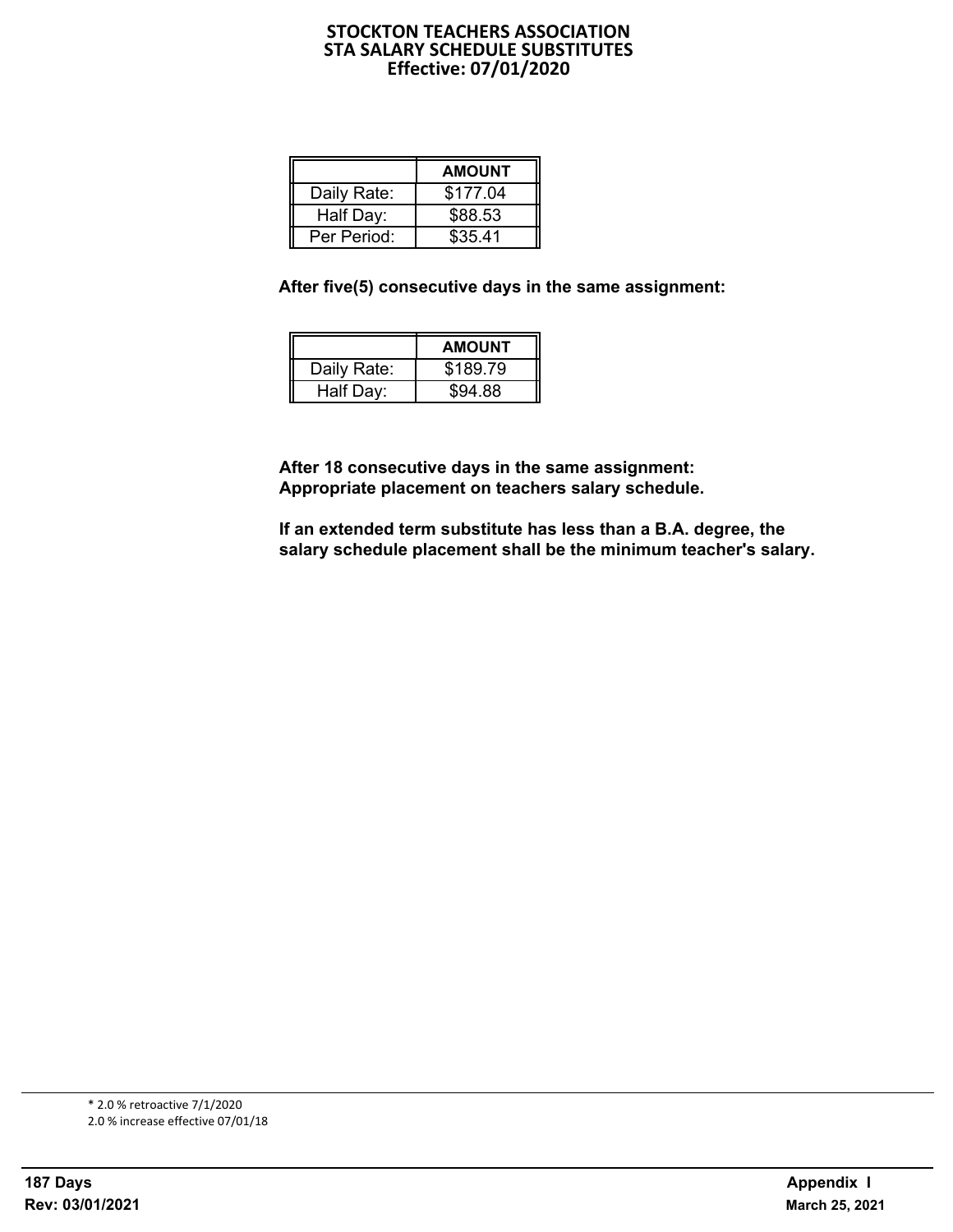### **STOCKTON TEACHERS ASSOCIATION STA Salary Schedule Effective Date: 07/01/2020**

| <b>Step</b> | <b>CLASS 1A</b><br><b>NON</b><br><b>CREDENTIA</b> | <b>CLASS A</b><br><b>BA</b><br>(Annual) | <b>CLASS B</b><br><b>BA+15</b><br>(Annual) | <b>CLASS C</b><br><b>BA+30 OR</b><br>MА | <b>CLASS D</b><br><b>BA+45 OR</b><br><b>MA+15</b> | <b>CLASS E</b><br><b>BA+60 OR</b><br><b>MA+30</b> | <b>CLASS F</b><br><b>BA+75 INC</b><br>MA, PHD, ED |
|-------------|---------------------------------------------------|-----------------------------------------|--------------------------------------------|-----------------------------------------|---------------------------------------------------|---------------------------------------------------|---------------------------------------------------|
| 01          | 51,718                                            | 53,195                                  | 53,195                                     | 53,195                                  | 53,195                                            | 54,536                                            | 57,438                                            |
| 02          | 51,718                                            | 53,195                                  | 53,195                                     | 53,195                                  | 53,195                                            | 57,217                                            | 60,345                                            |
| 03          | 51,718                                            | 53,195                                  | 53,195                                     | 53,195                                  | 56,546                                            | 59,898                                            | 63,252                                            |
| 04          | 51,718                                            | 53,195                                  | 53,195                                     | 55,879                                  | 59,005                                            | 62,583                                            | 66,156                                            |
| 05          | 51,718                                            | 53,195                                  | 54,758                                     | 58,110                                  | 61,466                                            | 65,267                                            | 69,065                                            |
| 06          | 51,718                                            | 53,195                                  | 56,771                                     | 60,347                                  | 63,924                                            | 67,948                                            | 71,973                                            |
| 07          |                                                   | 55,431                                  | 58,783                                     | 62,583                                  | 66,381                                            | 70,631                                            | 74,878                                            |
| 08          |                                                   | 57,215                                  | 60,794                                     | 64,820                                  | 68,844                                            | 73,314                                            | 77,781                                            |
| 09          |                                                   | 59,004                                  | 62,807                                     | 67,053                                  | 71,300                                            | 75,996                                            | 80,689                                            |
| 10          |                                                   | 60,792                                  | 64,818                                     | 69,290                                  | 73,758                                            | 78,681                                            | 83,597                                            |
| 11          |                                                   | 62,581                                  | 66,825                                     | 71,525                                  | 76,217                                            | 81,362                                            | 86,501                                            |
| 12          |                                                   | 64,369                                  | 68,843                                     | 73,758                                  | 80,129                                            | 85,607                                            | 91,065                                            |
| 13          |                                                   | 64,369                                  | 68,843                                     | 73,758                                  | 80,129                                            | 85,607                                            | 91,065                                            |
| 14          |                                                   | 64,369                                  | 68,843                                     | 73,758                                  | 80,129                                            | 85,607                                            | 91,065                                            |
| 15          |                                                   | 64,369                                  | 68,843                                     | 73,758                                  | 80,129                                            | 86,728                                            | 92,176                                            |
| 16          |                                                   | 64,369                                  | 68,843                                     | 73,758                                  | 80,129                                            | 86,728                                            | 92,176                                            |
| 17          |                                                   | 64,369                                  | 68,843                                     | 73,758                                  | 82,366                                            | 87,844                                            | 93,295                                            |
| 18          |                                                   | 66,601                                  | 71,077                                     | 75,995                                  | 83,485                                            | 88,959                                            | 94,415                                            |
| 19          |                                                   | 66,601                                  | 71,077                                     | 75,995                                  | 83,485                                            | 88,959                                            | 94,415                                            |
| 20          |                                                   | 66,601                                  | 71,077                                     | 75,995                                  | 83,485                                            | 88,959                                            | 94,415                                            |
| 21          |                                                   | 68,838                                  | 73,308                                     | 78,229                                  | 84,598                                            | 90,075                                            | 95,530                                            |
| 22          |                                                   |                                         |                                            |                                         |                                                   | 90,075                                            | 95,530                                            |
| 23          |                                                   |                                         |                                            |                                         |                                                   | 90,075                                            | 95,530                                            |
| 24          |                                                   |                                         |                                            |                                         |                                                   | 91,204                                            | 99,119                                            |

2% increase effective 7/1/2018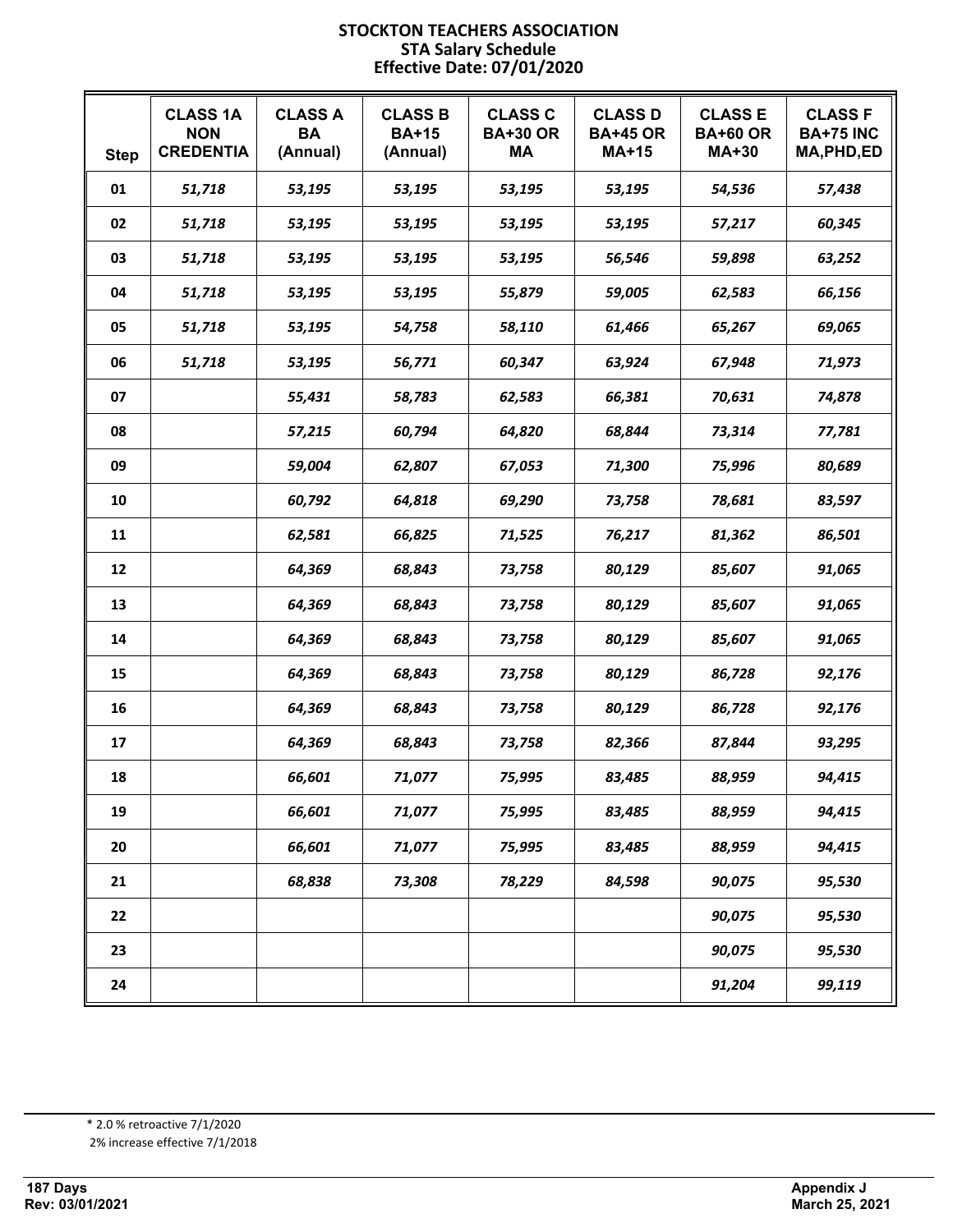# **STOCKTON TEACHERS ASSOCIATION STA SALARY SCHEDULE ATHLETIC INCREMENT CODES Effective 07/01/2020**

# **Stipend Base Salary: \$51,718 (Annual)**

High School Athletic Director, Varsity Football, High School Activities Director

| Year | Percent | Amount (Annual) |
|------|---------|-----------------|
|      | 10.5    | \$5,430         |
|      | 11.5    | \$5,948         |
|      | 12.5    | \$6,465         |
|      | 13.5    | \$6,982         |

Boys/Girls Varsity Basketball, Varsity Baseball, Varsity Volleyball, Boys/Girls Varsity Track, Varsity Wrestling, Varsity Softball, Boys/Girls Varsity Soccer

| Year | Percent | Amount (Annual) |
|------|---------|-----------------|
|      | 7.5     | \$3,879         |
|      | 8.5     | \$4,396         |
|      | 9.5     | \$4,913         |
|      | 10.5    | \$5,430         |

Boys/Girls Varsity Swimming/Diving, Assist. Varsity Football, Soph Football, Boys/Girls Soph Basketball, Soph Baseball, Soph Softball, Soph Volleyball, Boys/Girls Soccer

| Year | Percent | Amount (Annual) |
|------|---------|-----------------|
|      | 6.5     | \$3,362         |
|      | 7.5     | \$3,879         |
|      | 8.5     | \$4,396         |
|      | ว ร     | \$4,913         |

Cross-Country, Assistant Track, Sr. High Intramural, Assistant Wrestling, Boys/Girls Varsity Water Polo

| Year | Percent | Amount (Annual) |
|------|---------|-----------------|
|      | 5.5     | \$2,844         |
|      | 6.5     | \$3,362         |
|      | 7.5     | \$3,879         |
|      | 8.5     | \$4,396         |

Boys/Girls Varsity Golf, Boys/Girls Tennis, Asst. Soph Football, Boys/Girls Varsity Badminton

| Year | Percent | Amount (Annual) |
|------|---------|-----------------|
|      | 4.5     | \$2,327         |
|      | 5.5     | \$2,844         |
|      | 6.5     | \$3,362         |
|      | 7.5     | \$3,879         |

Frosh Football, Boys/Girls Frosh Soccer, Frosh Volleyball, Boys/Girls Frosh Basketball, Frosh Softball, Frosh Baseball, Girls Frosh/Soph Track, Middle School Sports

| Year | Percent | Amount (Annual) |
|------|---------|-----------------|
|      | 4.0     | \$2,069         |
|      | 5.0     | \$2,586         |
|      | 6.0     | \$3,103         |
|      |         | \$3,620         |

Asst. Frosh Football, Boys/Girls Frosh/Soph **Badminton** 

| Year | Percent | Amount (Annual) |
|------|---------|-----------------|
|      | 3.5     | \$1,810         |
|      | 4.5     | \$2,327         |
|      | 5.5     | \$2,844         |
|      | 6.5     | \$3,362         |

\* Stipend Base Salary anchor to class 1A ("non-credentialed") effective 7/1/2019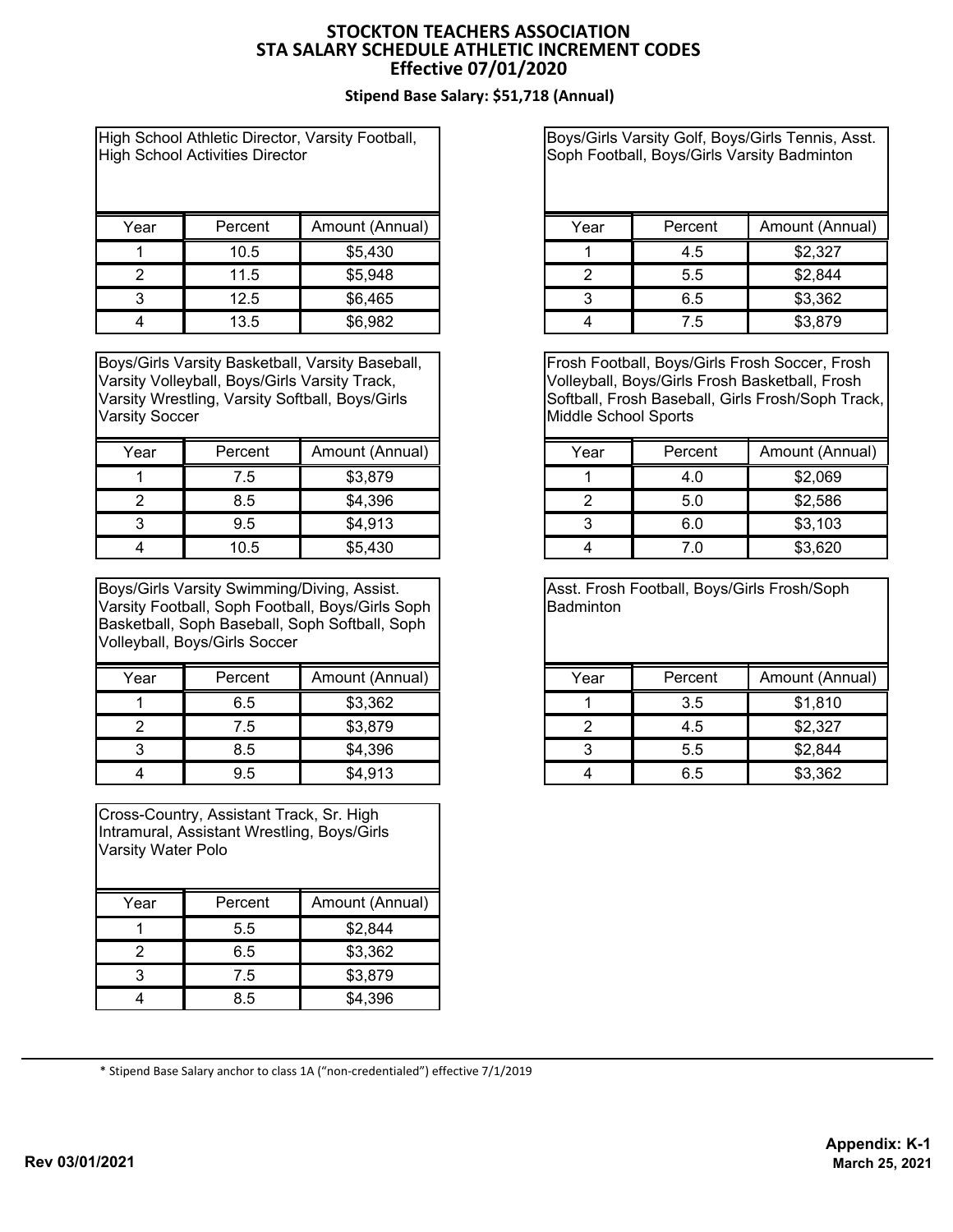# **STOCKTON TEACHERS ASSOCIATION STA SALARY SCHEDULE INCREMENT CODES Effective Date: 07/01/2020**

## **Stipend Base Salary: \$51,718 (Annual)**

|               | Year | $%$ of<br>Base | Amount<br>(Annual) |
|---------------|------|----------------|--------------------|
| SPEECH/DEBATE |      | 4.5            | \$2,327            |
| <b>DRAMA</b>  |      | 5.5            | \$2,844            |
| <b>BAND</b>   | 3    | 6.5            | \$3,362            |
| <b>JROTC</b>  |      | 7.5            | \$3,879            |

|                     | Year | $%$ of<br>Base | Amount<br>(Annual) |
|---------------------|------|----------------|--------------------|
| <b>CHEERLEADING</b> |      | 3.5            | \$1,810            |
| <b>FRESHMAN</b>     |      | 4.5            | \$2,327            |
|                     |      | 5.5            | \$2,844            |
|                     |      | 6.5            | \$3,362            |

|                   | Year | $%$ of<br>Base | Amount<br>(Annual) |
|-------------------|------|----------------|--------------------|
| <b>NEWSPAPER</b>  |      | 3.5            | \$1,810            |
| <b>JOURNALISM</b> |      | 4.0            | \$2,069            |
|                   |      | 4.5            | \$2,327            |
|                   |      | 5.0            | \$2,586            |

|                   | Year | $%$ of<br>Base | Amount<br>(Annual) |
|-------------------|------|----------------|--------------------|
| ANNUAL (YEARBOOK) |      | 3.0            | \$1,552            |
| <b>CHOIR</b>      |      | 3.5            | \$1,810            |
|                   | 3    | 4.0            | \$2,069            |
|                   |      | 4.5            | \$2,327            |

|                     | Year | $%$ of<br>Base | Amount<br>(Annual) |
|---------------------|------|----------------|--------------------|
| <b>CHEERLEADING</b> |      | 4.5            | \$2,327            |
| <b>VARSITY</b>      |      | 5.5            | \$2,844            |
|                     |      | 6.5            | \$3,362            |
|                     |      | 7.5            | \$3,879            |

|                     | Year | $%$ of<br>Base | Amount<br>(Annual) |
|---------------------|------|----------------|--------------------|
| <b>CHEERLEADING</b> |      | 4.0            | \$2,069            |
| <b>SOPHOMORE</b>    |      | 5.0            | \$2,586            |
|                     |      | 6.0            | \$3,103            |
|                     |      | 7.0            | \$3,620            |

|                                                                                           | Amount  |
|-------------------------------------------------------------------------------------------|---------|
| Middle School<br>Department<br>Chairperson                                                | \$1,408 |
| plus \$11.91 for each teaching<br>period in that department<br>above 25 teaching periods. |         |

|                                                                                           | Amount  |
|-------------------------------------------------------------------------------------------|---------|
| <b>High School</b><br>Department<br>Chairperson                                           | \$1,862 |
| plus \$15.88 for each teaching<br>period in that department<br>above 25 teaching periods. |         |

\* Stipend Base Salary anchor to class 1A ("non-credentialed") effective 7/1/2019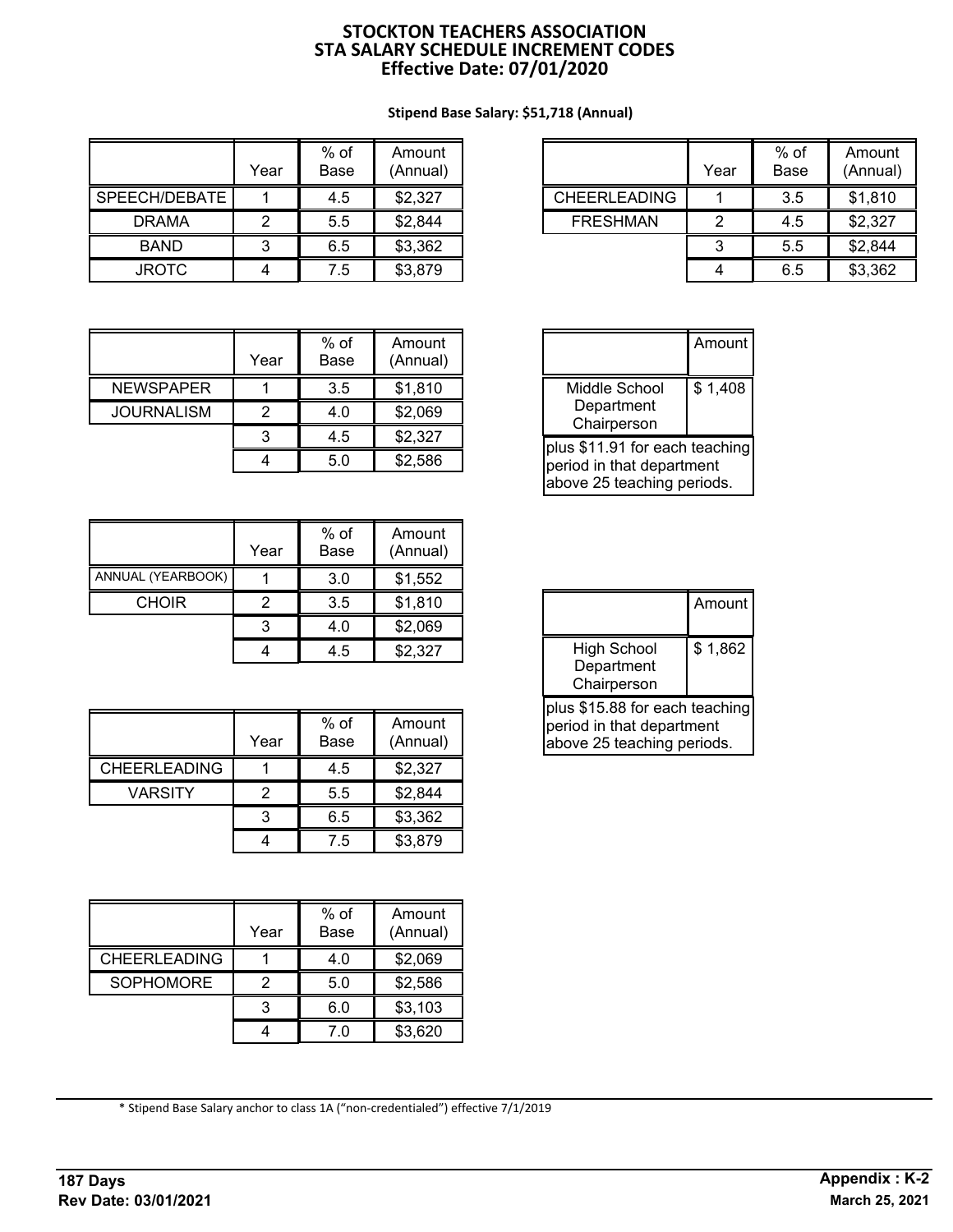## **STOCKTON TEACHERS ASSOCIATION STA SALARY SCHEDULE INCREMENT CODES Effective Date: 07/01/2020**

**Stipend Base Salary: \$51,718 (Annual)**

| <b>STIPEND</b>       | <b>AMOUNT (Annual)</b> |
|----------------------|------------------------|
| <b>STA BILINGUAL</b> | \$1,293.00             |
| <b>STA ELEM PREP</b> | \$1,190.00             |
| <b>DOCTORATE</b>     | \$3,390.00             |
| <b>MASTERS</b>       | \$1,696.00             |
| <b>HS DEPT CHAIR</b> | \$1,861.72             |
| <b>MS DEPT CHAIR</b> | \$1,408.21             |
| SP ED STIP           | \$1,810.00             |

\* Stipend Base Salary anchor to class 1A ("non-credentialed") effective 7/1/2019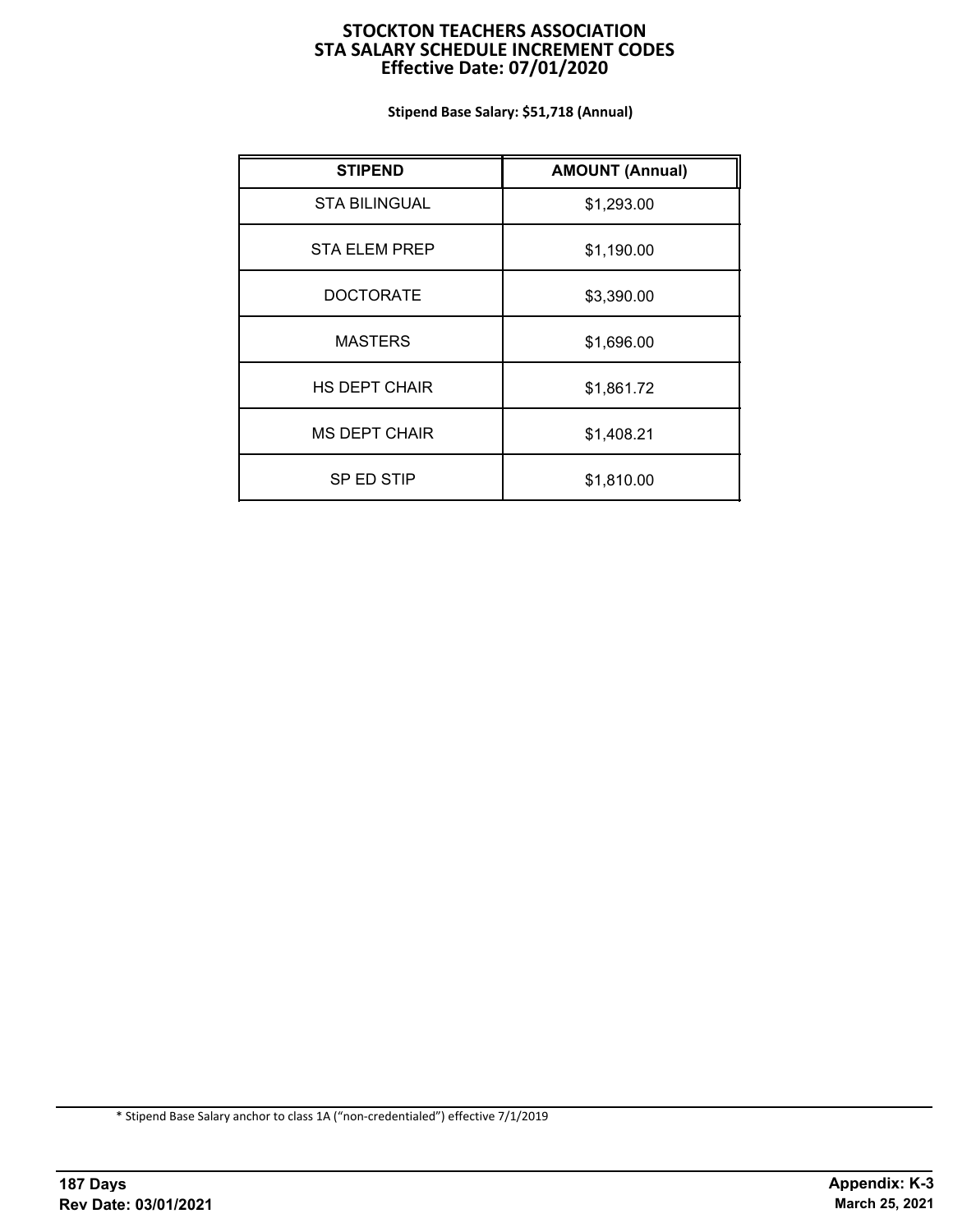# **Effective Date: 07/01/2020 PRESCHOOL SALARY SCHEDULE STOCKTON TEACHERS ASSOCIATION**

#### **HEAD START ASSOCIATE TEACHER (Based on a 8-hours workday)**

| <b>Step</b> | A<br>$0 - 14$<br>(Annual) | в<br>15-29<br>(Annual) | C<br>$30 - 44$<br>(Annual) | D<br>45-59<br>(Annual) | Е<br>60-74<br>(Annual) | F<br>75-89<br>(Annual) | G<br>90-104<br>(Annual) | н<br>$105+$<br>(Annual) |
|-------------|---------------------------|------------------------|----------------------------|------------------------|------------------------|------------------------|-------------------------|-------------------------|
| 01          | 23,239                    | 25,177                 | 27.121                     | 29.144                 | 30.591                 | 32,163                 | 33,737                  | 35,432                  |
| 02          | 24,382                    | 26,416                 | 28.486                     | 30,592                 | 32,163                 | 33,737                 | 35,432                  | 37,249                  |
| 03          | 25,646                    | 27,785                 | 29,892                     | 32,164                 | 33,737                 | 35,432                 | 37.249                  | 39,070                  |
| 04          | 26,903                    | 29.144                 | 31.381                     | 33,737                 | 35,432                 | 37,206                 | 39.205                  | 41,014                  |
| 05          | 28,236                    | 30,592                 | 32,993                     | 35,432                 | 37,206                 | 39,070                 | 41,014                  | 43,122                  |

### **PRESCHOOL 8HRS PER DAY (Based on a 8-hours workday)**

| <b>Step</b> | A<br>$0 - 14$<br>(Annual) | в<br>15-29<br>(Annual) | C<br>$30 - 44$<br>(Annual) | D<br>45-59<br>(Annual) | Е<br>60-74<br>(Annual) | F<br>75-89<br>(Annual) | G<br>90-104<br>(Annual) | н<br>$105+$<br>(Annual) | BA<br>(Annual) |
|-------------|---------------------------|------------------------|----------------------------|------------------------|------------------------|------------------------|-------------------------|-------------------------|----------------|
| 01          | 29.090                    | 31,337                 | 33,676                     | 35.344                 | 37.163                 | 38.979                 | 40.940                  | 43.041                  | 47,770         |
| 02          | 30,524                    | 32.914                 | 35,345                     | 37,163                 | 38.979                 | 40.940                 | 43.041                  | 45.143                  | 49,685         |
| 03          | 32.105                    | 34.538                 | 37,164                     | 38,979                 | 40.940                 | 43.041                 | 45.143                  | 47,391                  | 51,588         |
| 04          | 33.676                    | 36.258                 | 38.979                     | 40.940                 | 42.987                 | 45.143                 | 47.391                  | 49.823                  | 53,501         |
| 05          | 35,345                    | 38,119                 | 40.940                     | 42.987                 | 45,143                 | 47,391                 | 49,823                  | 52,264                  | 55,413         |

# **PACE PERMIT TEACHERS**

**(Based on a 7-hour workday)**

| <b>Step</b> | A<br>$0 - 14$<br>(Annual) | в<br>15-29<br>(Annual) | C<br>$30 - 44$<br>(Annual) | D<br>45-59<br>(Annual) | Е<br>60-74<br>(Annual) | F<br>75-89<br>(Annual) | G<br>90-104<br>(Annual) | н<br>$105+$<br>(Annual) | BA<br>(Annual) |
|-------------|---------------------------|------------------------|----------------------------|------------------------|------------------------|------------------------|-------------------------|-------------------------|----------------|
| 01          | 25,453                    | 27,421                 | 29,466                     | 30.927                 | 32.517                 | 34.109                 | 35.822                  | 37.661                  | 41,799         |
| 02          | 26,707                    | 28,799                 | 30,928                     | 32.517                 | 34.109                 | 35,822                 | 37.661                  | 39,501                  | 43,473         |
| 03          | 28,091                    | 30,220                 | 32,518                     | 34,109                 | 35,822                 | 37,661                 | 39,501                  | 41,467                  | 45,140         |
| 04          | 29,466                    | 31,727                 | 34,109                     | 35,822                 | 37.616                 | 39,634                 | 41.467                  | 43,596                  | 46,815         |
| 05          | 30,928                    | 33,354                 | 35,822                     | 37,616                 | 39,501                 | 41,467                 | 43,596                  | 45,730                  | 48,487         |

PreK longevity created effective 7/1/2019 \* 2.0 % retroactive 7/1/2020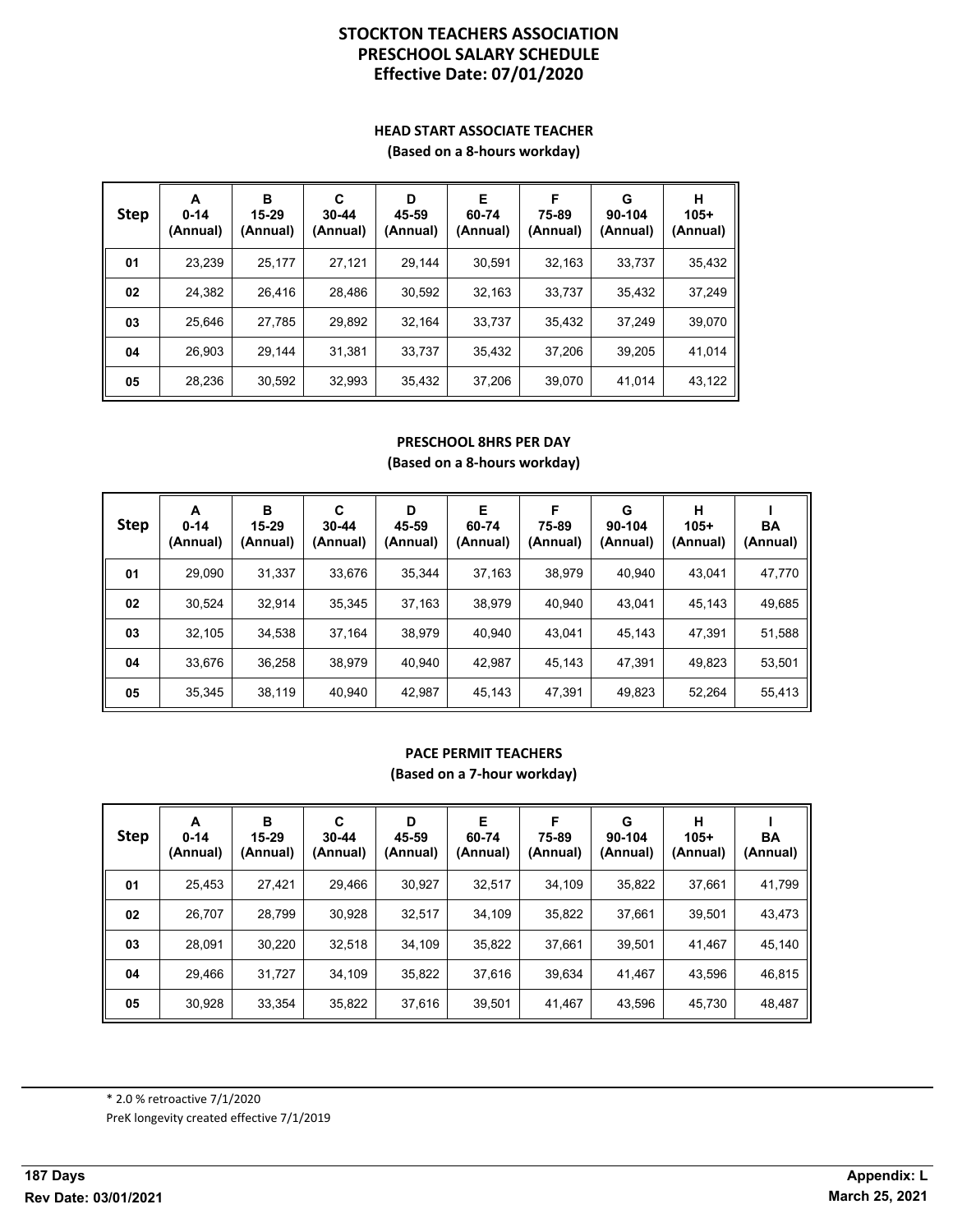# **Effective Date: 07/01/2020 PRESCHOOL SALARY SCHEDULE STOCKTON TEACHERS ASSOCIATION**

# **STANDARD PERMIT TEACHERS**

**(Based on a 5-hour workday)**

| <b>Step</b> | A<br>$0 - 14$<br>(Annual) | в<br>15-29<br>(Annual) | C<br>$30 - 44$<br>(Annual) | D<br>45-59<br>(Annual) | Е<br>60-74<br>(Annual) | F<br>75-89<br>(Annual) | G<br>90-104<br>(Annual) | н<br>$105+$<br>(Annual) | BA<br>(Annual) |
|-------------|---------------------------|------------------------|----------------------------|------------------------|------------------------|------------------------|-------------------------|-------------------------|----------------|
| 01          | 18.173                    | 19.579                 | 21.036                     | 22.084                 | 23.220                 | 24.354                 | 25.575                  | 26.889                  | 29,843         |
| 02          | 19.074                    | 20.557                 | 22.086                     | 23.220                 | 24.354                 | 25.575                 | 26.889                  | 28.203                  | 31,041         |
| 03          | 20.057                    | 21.579                 | 23.221                     | 24.354                 | 25.575                 | 26.889                 | 28.203                  | 29.608                  | 32,230         |
| 04          | 21.036                    | 22,652                 | 24.354                     | 25.575                 | 26,855                 | 28.203                 | 29.608                  | 31,131                  | 33,426         |
| 05          | 22.086                    | 23,813                 | 25.575                     | 26.855                 | 28.203                 | 29.608                 | 31.131                  | 32.650                  | 34,618         |

#### **PRESCHOOL TEACHER LONGEVITY (Based on years in service)**

| Years in<br><b>Service</b> | <b>Step</b> | <b>LONG STAPK</b><br>Amount<br>(Annual) |
|----------------------------|-------------|-----------------------------------------|
| 5-9                        | 01          | \$500                                   |
| $10 - 19$                  | 02          | \$1,000                                 |
| $20+$                      | 03          | \$1,500                                 |

PreK longevity created effective 7/1/2019 \* 2.0 % retroactive 7/1/2020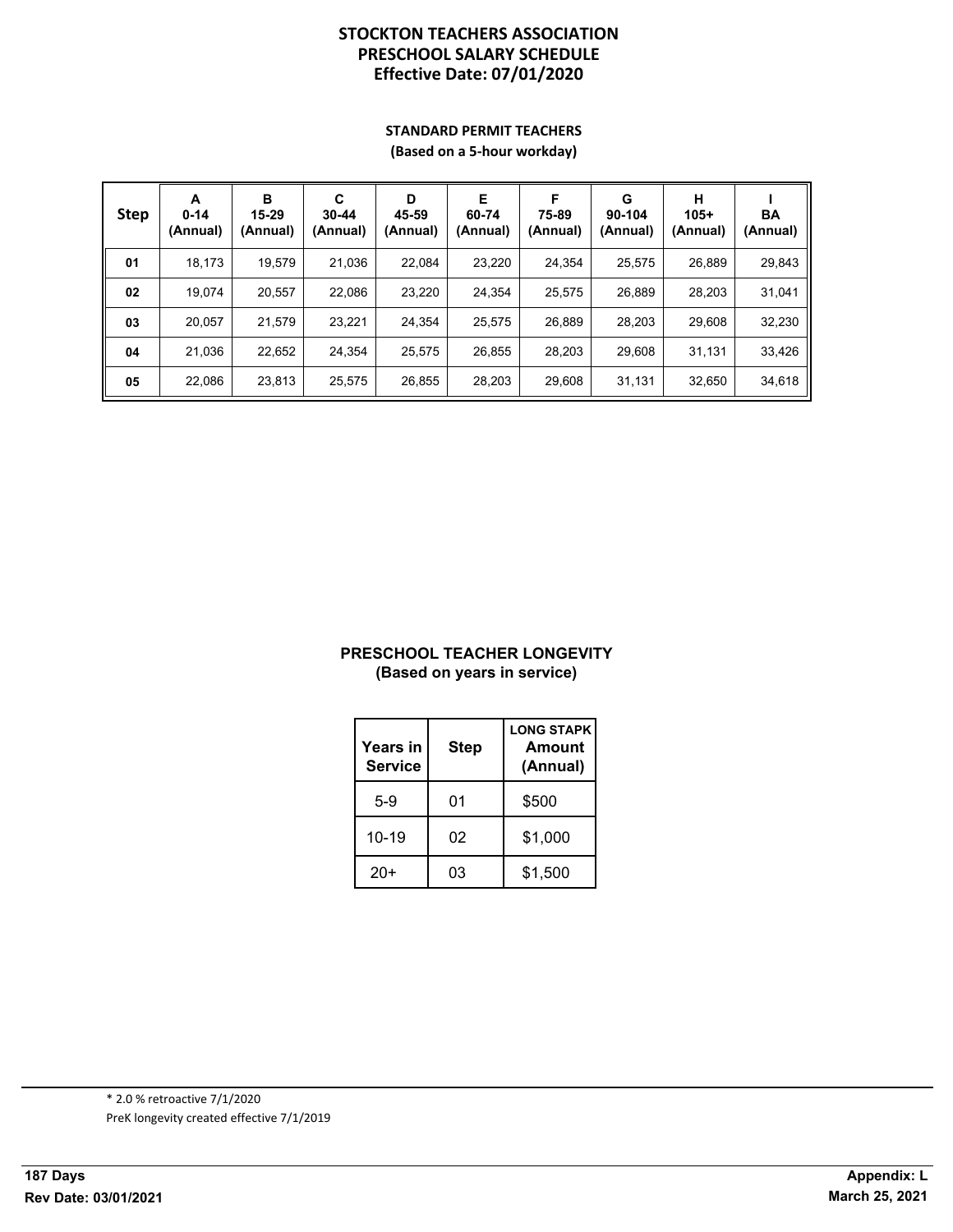# **STOCKTON TEACHERS ASSOCIATION Effective Date: 07/01/2020 STA SALARY SCHEDULE 45 DAYS CONSULTANTS**

**45 Days \$13,765.00**

To participate as a 45 Day Consultant, retiree shall have completed 180 days separation from service after retirement pursuant to retirement system requirements.

PER Article 10.2.2:

The retiree shall serve forty-five (45) days per school year and receive the same salary percentage increase as regular teachers. Retirees serving 45 days shall receive \$13,765.00. This figure shall not exceed the STRS (State Teachers' Retirement System) maximum allowable earnings. The schedule of payment shall be requested by the retiree within the constraints of the law.